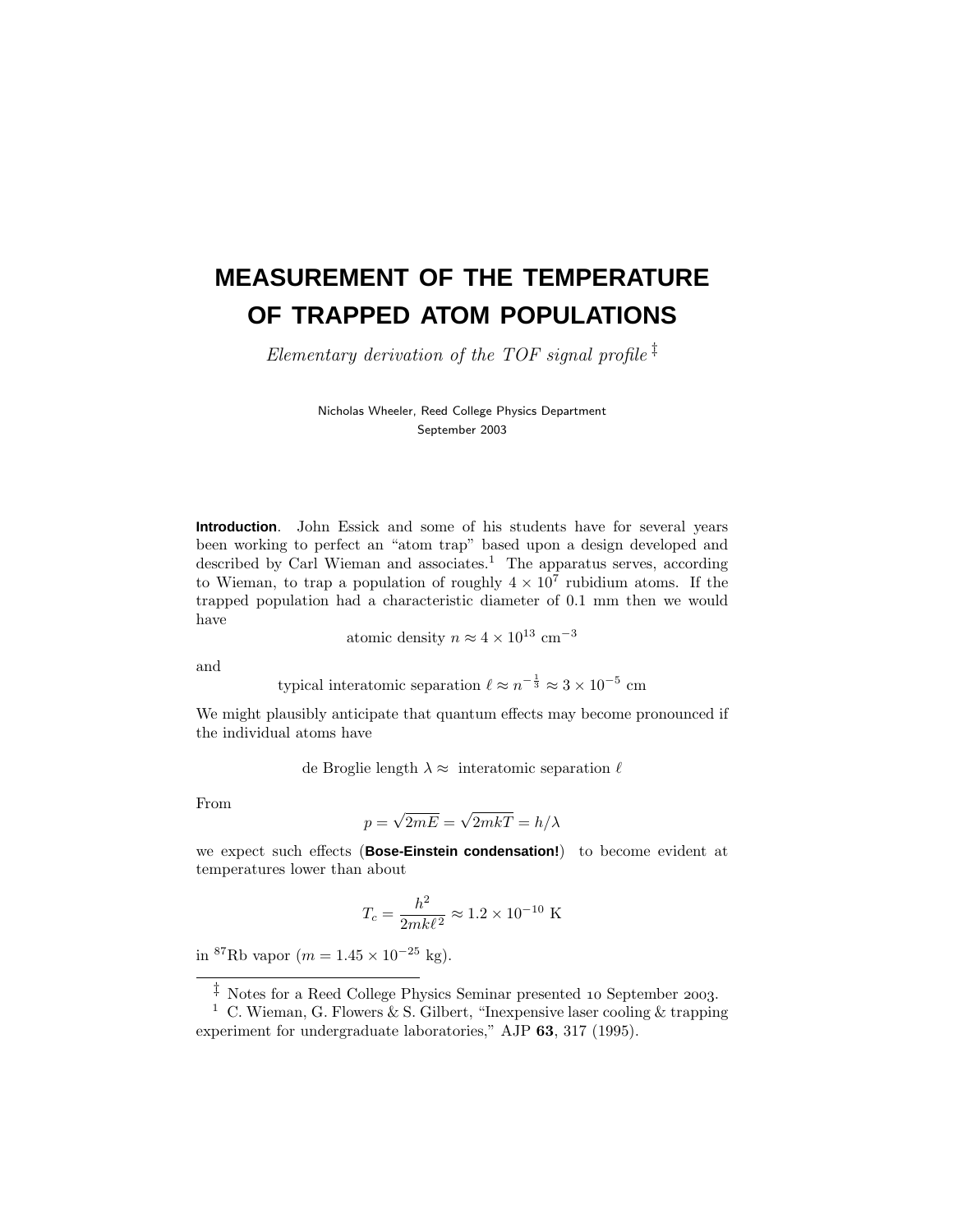#### **2 Elementary derivation of the TOF signal profile**

The confined atomic populations presented by atom traps are cool—by every familiar standard quite cold—but are roughly 100,000 times hotter than the temperatures required to achieve condensation. To reach those extreme low temperatures—to create "the coldest place in the universe," as Wieman likes to call the space within his apparatus—Wieman and Eric Cornell had to devise the cunning sequence of ultra-refrigeration strategies, and it was for the ultimate success of those that they shared (with Wolfgang Ketterle, of MIT) the Nobel Prize in  $2001.<sup>2</sup>$ 

During the question period following a seminar that Wieman presented at Reed College  $(15$  November 2002) I asked how he *measured* the temperature of his condensates. His response: "We look [by a non-disruptive technique that he chose not to describe in detail<sup>3</sup> to the [thermal component of] the velocity distribution."

That, I suppose, is the reason I developed special interest in the thesis work of Hannah Noble, who—building upon the work of Teresa Napili  $(1997)$ , Ian Coddington (1998), Frederic Bahnson (1999), Sean Kellogg (2000) and Kalista Smith  $(2001)$ —had undertaken to measure the temperature of the rubidium vapor confined within Reed's MOT (Magneto-Optical Trap). And the reason that I invited myself to her Senior Oral*...* where I was able for the first time to skim her thesis.<sup>4</sup> Near the midpoint of those proceedings Hannah undertook to summarize her  $\S 2.3$ , which is concerned with the signal that is expected theoretically to result when a tightly confined population of atoms is dropped onto a "detection plane," and with the means by which temperature estimates can be extracted from such "Time-Of-Flight" (TOF) data. At the conclusion of Hanna's discussion I remarked that her argument—which I did not then realize had been adapted from a recent paper<sup>5</sup>—seemed to me to be unnecessarily complicated, that her final results could, I suspected, be obtained by a simpler and more transparent argument*...* which I proceeded to sketch. It was with Hannah's encouragement that I retired the next day to my office and wrote out the details, and it is some of those that I want to share with you today.<sup>6</sup>

<sup>6</sup> For omitted details see my "Measurement of trapped atom temperature: elementary theory of the TOF signal profile" (May  $2003$ ).

<sup>2</sup> See "BEC for everyone" on the JILA BEC homepage.

<sup>&</sup>lt;sup>3</sup> The experimental details, I am assured by John Essick, are ingeniously intricate. And so must be the associated theory, for it is not immediately obvious what one means by the "velocity distribution" within a many-particle quantum system.

<sup>&</sup>lt;sup>4</sup> Hannah D. Noble, "Time of flight: measuring the temperature of trapped atoms in the Reed MOT," Reed College thesis  $(2003)$ .

 $5$  I. Yavin, M. Weel, A. Andreyuk & A. Kumarakrishnan, "A calculation of the time-of-flight distribution of trapped atoms," AJP **70**,149 (2002). The paper appears to have been the work mainly of the first two authors,who at the time were undergraduates attached to the laboratory of the last-named author. Professor Kumarakrishnan (with whom I have been in correspondence) does trapped atom work at York University in Toronto, Canada.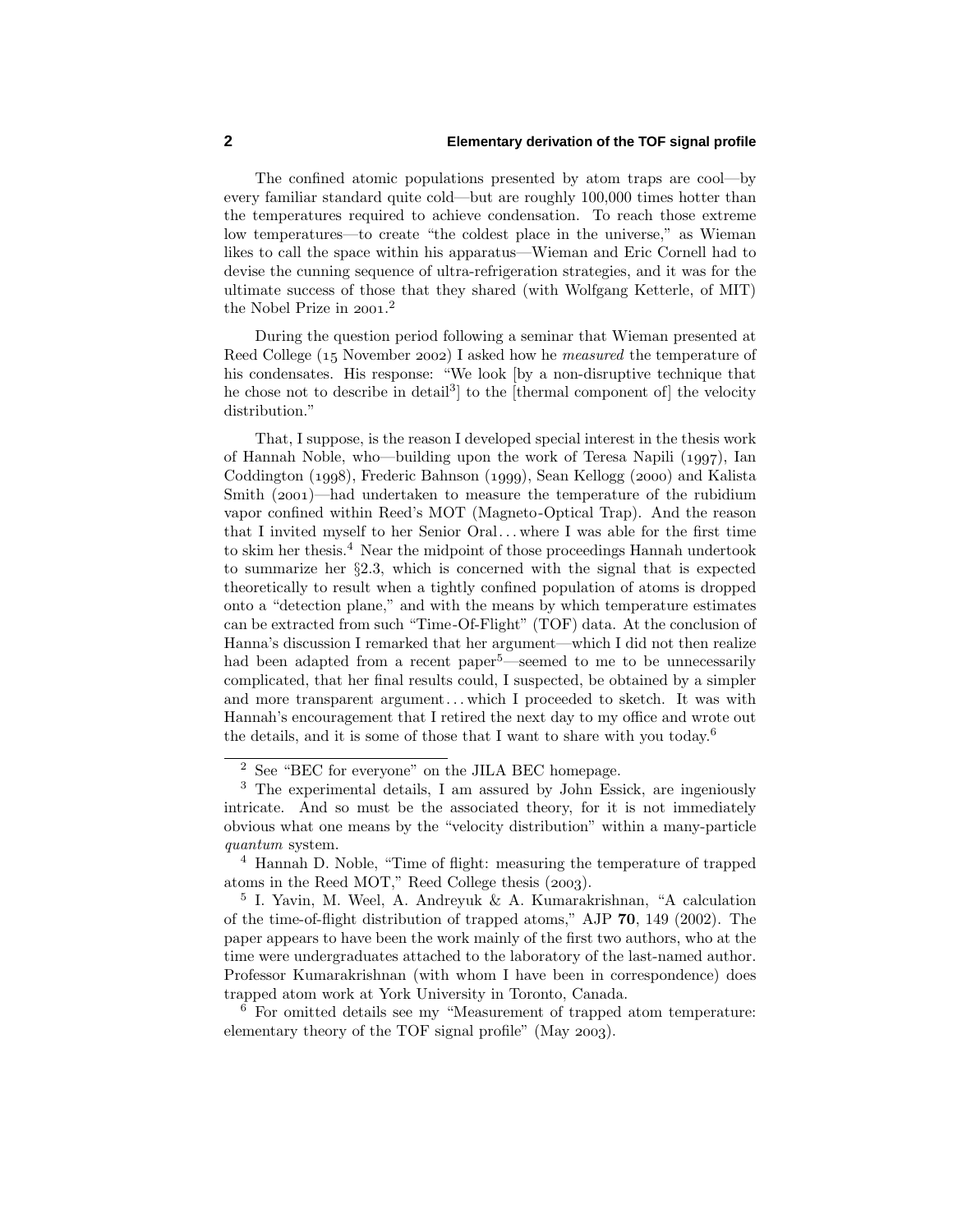## **Introduction 3**

**1. One-dimensional toy version of the argument.** Fundamental to the kinetic theory of ideal gases is the statement (Maxwell 1860) that in a thermalized sample of *N* molecules one can expect to find that a number

$$
dN = N \cdot \underbrace{\left(\frac{1}{\alpha\sqrt{\pi}}\right)^3 e^{-(v/\alpha)^2} 4\pi v^2} \, dv
$$
\n
$$
f(v)
$$
\n(1)

have speeds that lie within the neighborhood dv of v. Here  $\alpha \equiv \sqrt{2kT/m}$ and *m* refers to the mass of the individual molecules. It follows that if such a "Maxwellian population" of runners were to race down a track of length *s* the number  $F(t)$  of runners who will have reached the finish line by time  $t > 0$  can be described

$$
F(t) = N \int_{s/t}^{\infty} f(v) dv
$$

and the rate at which runners cross the finish line becomes

$$
R(t) = \frac{d}{dt}F(t) = N(s/t^2)f(s/t)
$$
  
=  $N \frac{4s^3}{\sqrt{\pi} \alpha^3 t^4} e^{-s^2/\alpha^2 t^2}$  (2)



FIGURE 1: Graphs of the activity  $R(t)$  at the end of a Maxwellian race, based upon (2). The race was of length  $s = 1$  and the parameter *α* was assigned the values 0*.*5 (broad curve), 1*.*0, 1*.*5, 2*.*0. Larger *α* refers to hotter/faster runners, who finish more quickly.

which has the form shown in Figure 1. One readily verifies that

$$
\int_0^\infty R(t) dt = N \quad : \quad \text{all numers eventually finish}
$$

and finds that  $R(t)$  peaks at

$$
t_{\max} = \frac{1}{\sqrt{2}} (s/\alpha) \tag{3}
$$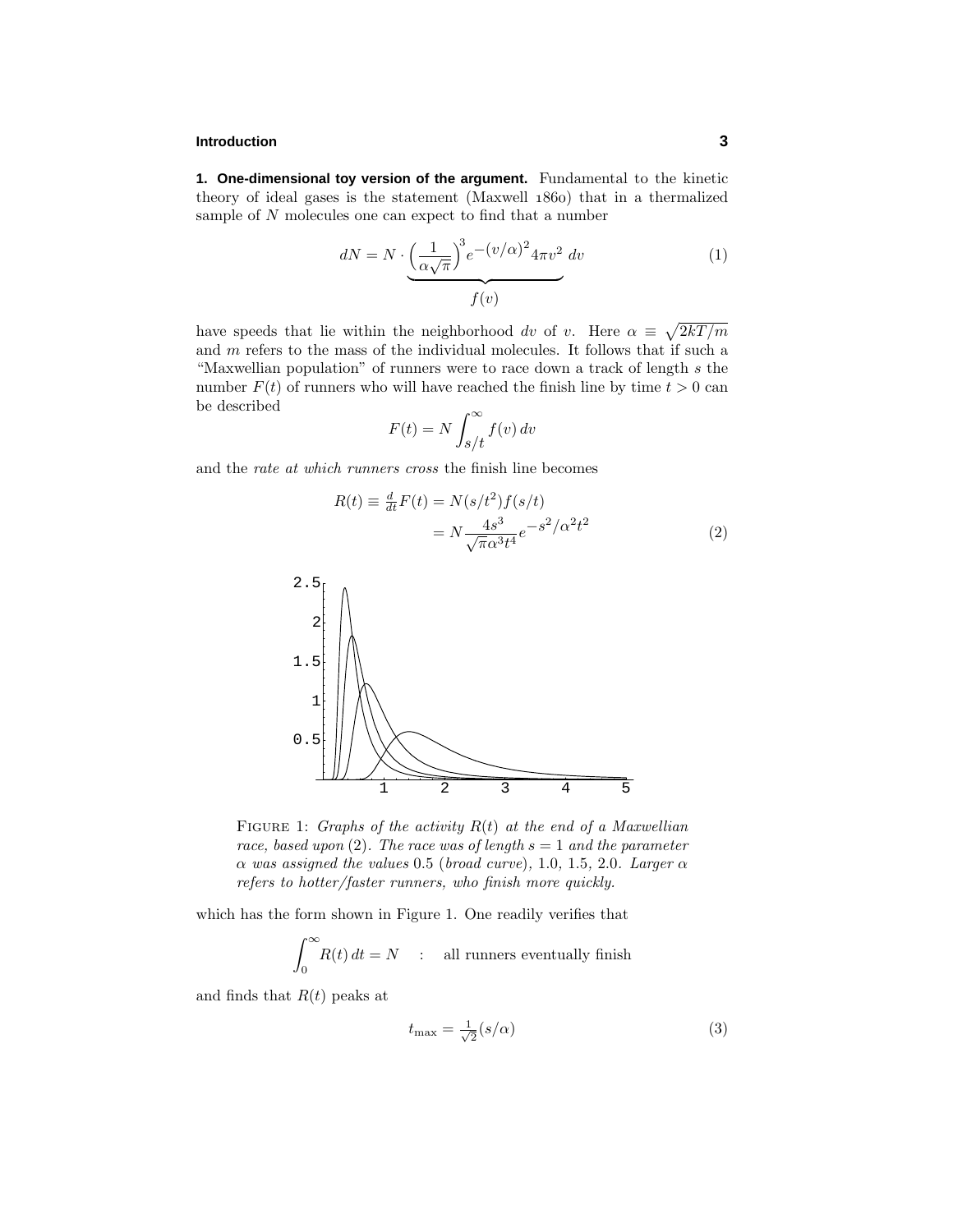### **4 Elementary derivation of the TOF signal profile**

It was, in point of historical fact, from TOF data  $R(t)$  that Maxwell's theoretical result (1) received its first direct experimental support. Today, with (1) secured, we are in position to turn the procedure around: from the observed structure of  $R(t)$  we extract a measured value of  $t_{\text{max}}$ , which we use in (3)—written

$$
T = \frac{ms^2}{4k(t_{\text{max}})^2}
$$

—to obtain an estimate of the temperature of the Maxwellian population of runners/molecules. It is a variant of that procedure, now standard to what we might call the "atom trap industry," that concerns us:

**2. Dropped gas balls.** The basic set-up is shown in Figure 2, and makes physical sense only if the blob is so cold that it remains reasonably compact for the



FIGURE 2: Successive snapshots of a little blob of very cold vapor that has been dropped onto a sheet of laser light. Individual atoms flouresce and are counted as they pass through the sheet. Our assignment is deduce the theoretical profile of the signal  $S(t)$  thus produced, and from the signal to extract an estimate of the temperature *T* of the blob.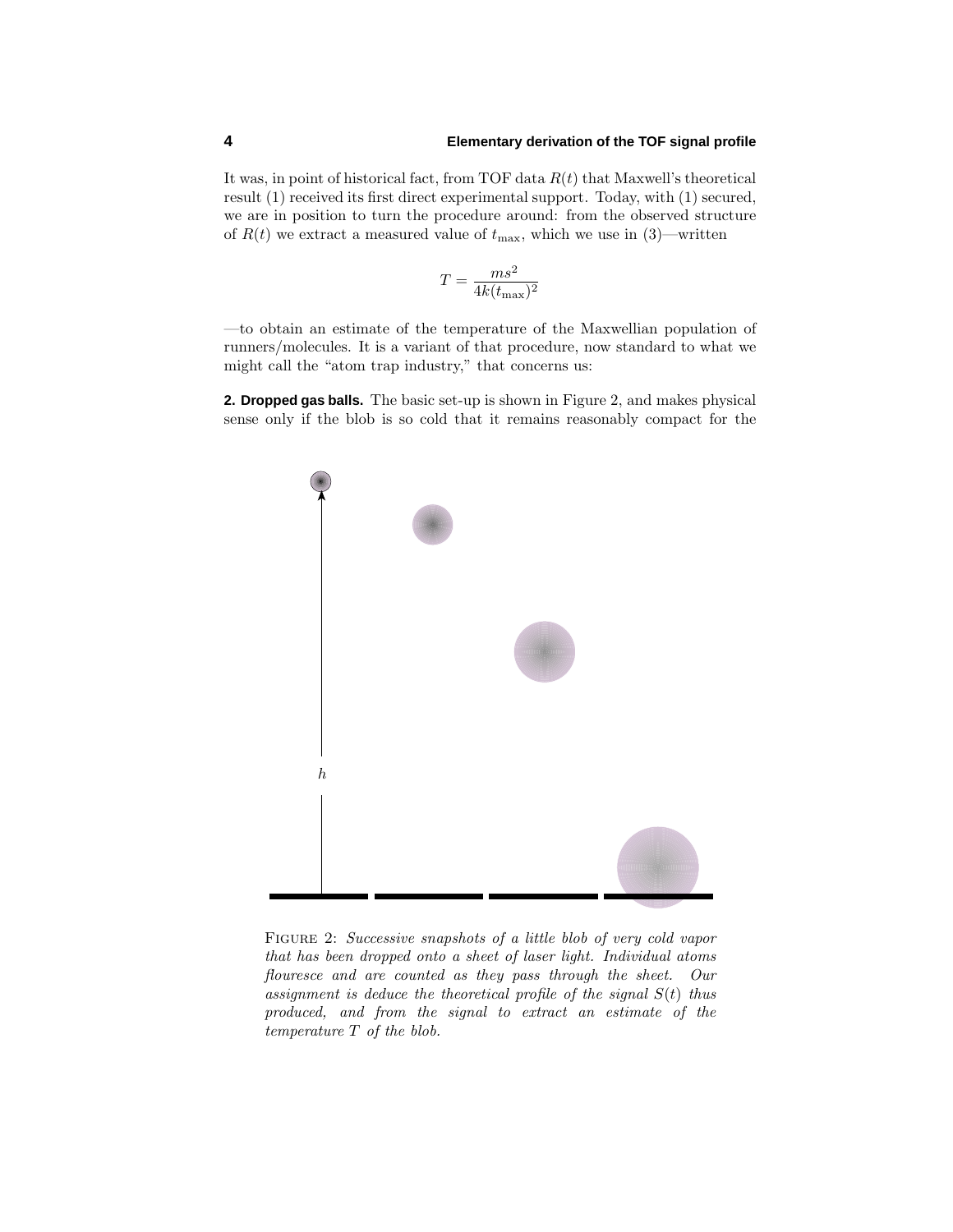#### **Signal of a single-speed point source 5**

duration of its descent. That requirement can be expressed

$$
(\text{characteristic molecular speed } \alpha) \cdot (\text{flight time } \sqrt{2h/g}) \ll h \tag{4}
$$

which gives  $T \ll \frac{1}{4} mgh/k$ . If—reasonably—we set  $h = 5$  cm and assume the vapor to be composed of <sup>87</sup>Rb atoms  $(m = 1.45 \times 10^{-25} \text{ kg})$  then we obtain  $T \ll 10^{-3}$ K. Hannah reports that "a well-regulated MOT should trap atoms ranging from  $40 \times 10^{-6}$ K to  $2 \times 10^{-3}$ K," while Wieman *et al*<sup>1</sup> claim that  $1\mu$ K should be achievable. Those temperatures conform to the TOF condition (4), yet are so much higher than the  $T_c \approx 10^{-10}$  K that announces the onset of quantum effects that in MOT applications we can expect to enjoy success with a TOF signal analysis based upon classical mechanics & Maxwellian gas theory.<sup>7</sup>

**3. Signal produced by a single-speed point source.** The figures on the facing page are self-explanatory, and serve in themselves to capture the ballistic and geometrical essence of the argument. Suppose that,by action of some isotropic process, *N* points/atoms have been sprayed with statistical uniformity onto the surface of the sphere shown in Figure 5. Assume, moreover, that—as suggested by Figures  $2 \& 4-z$  and  $r$  are time-dependent. The expected number of atoms on the sub-planar cap—the number of atoms that, riding on the sphere, have been transported past the detection plane and "completed their race"—can be described

$$
F(z,r) = N \cdot \frac{\text{area of sub-planar cap}}{\text{area of entire sphere}}
$$

$$
= \begin{cases} N \cdot \frac{r-z}{2r} & \text{if } z^2 \leq r^2\\ 0 & \text{otherwise} \end{cases}
$$

and the rate at which atoms drift through the detection plane—physically: the "signal"—becomes

$$
S(t) = \frac{d}{dt}F(z(t), r(t)) = \begin{cases} N \cdot \frac{z\dot{r} - r\dot{z}}{2r^2} & \text{if } z^2 \leq r^2\\ 0 & \text{otherwise} \end{cases}
$$

$$
= N\left\{\theta(z+r) - \theta(z-r)\right\} \cdot \frac{z\dot{r} - r\dot{z}}{2r^2}
$$
(5)

We have special interest in the case

$$
z(t) = h + ut - \frac{1}{2}gt^2
$$
  
\n
$$
r(t) = vt
$$
\n(6)

$$
v_c = \sqrt{2kT_c/m} \approx 0.14 \text{ mm/s}
$$

<sup>&</sup>lt;sup>7</sup> We remark in this connection that at  $T_c \approx 10^{-10}$  K a rubidium atom can be expected to be moving at about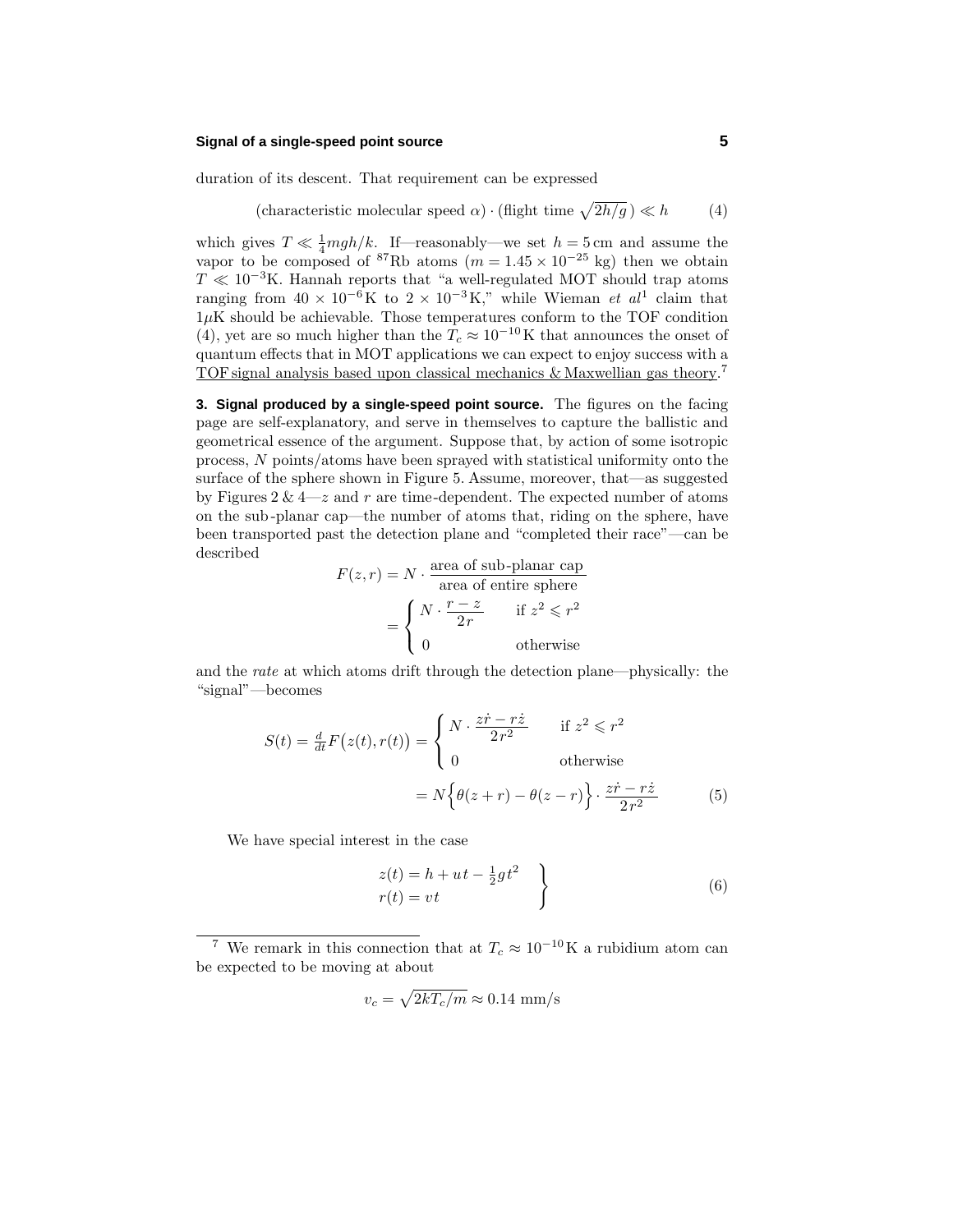

FIGURE 3: Identical particles have fled isotropically with identical speeds *v*.



Figure 4: "Fireworks display." Same physics as above, but in the presence of a gravitational field (or equivalently: as viewed by an upwardly accelerated observer). We have interest in the rate at which debris passes through the "detection plane" (represented in the figure by the heavy horizontal line) and realized physically by a slab-like laser beam.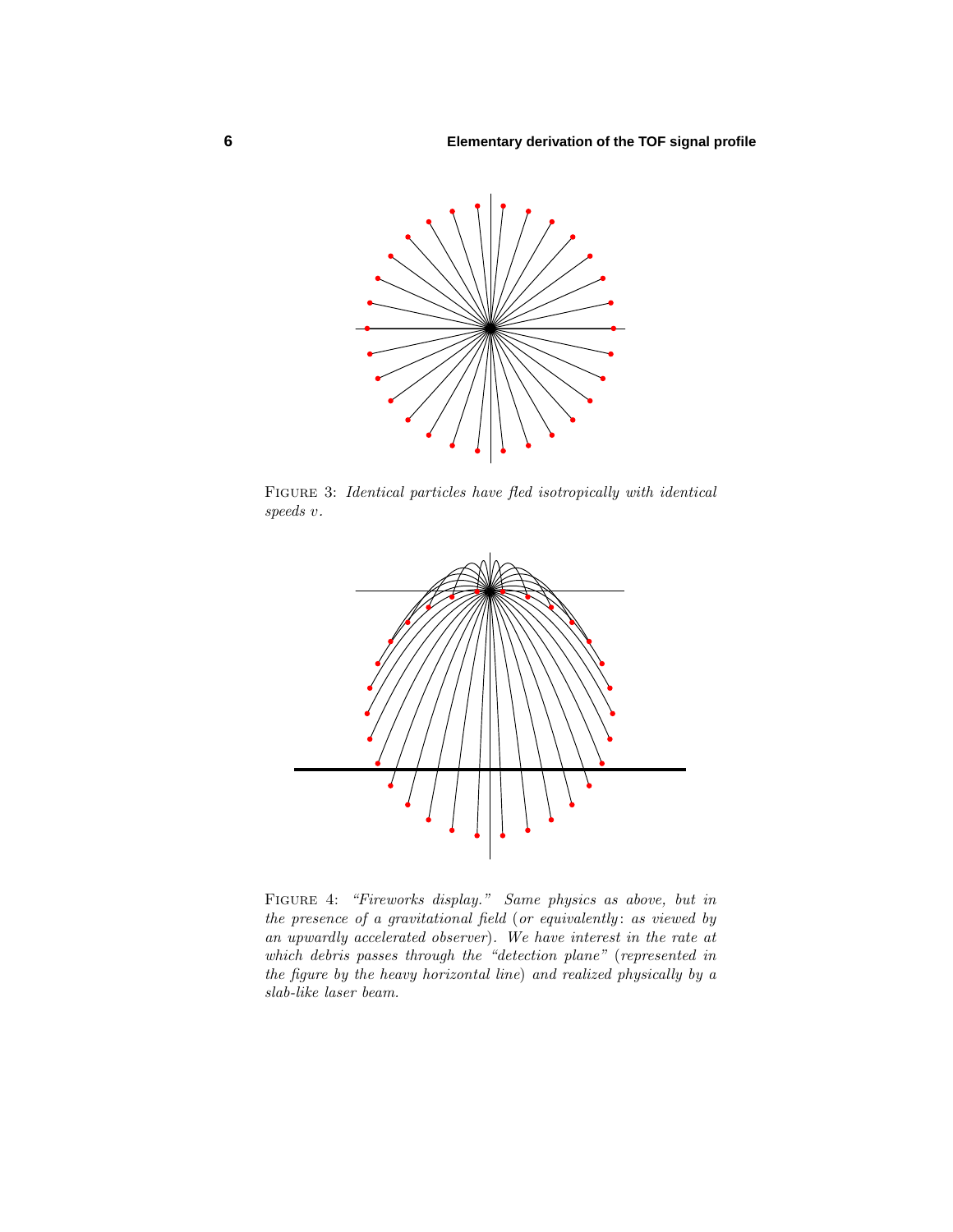

Figure 5: Stroboscopic representation of a uniformly expanding dropped sphere. The blue sphere is making first contact with the detection plane, the red sphere is making final contact. The TOF signal is proportional to the rate at which the sub-planar area is increasing.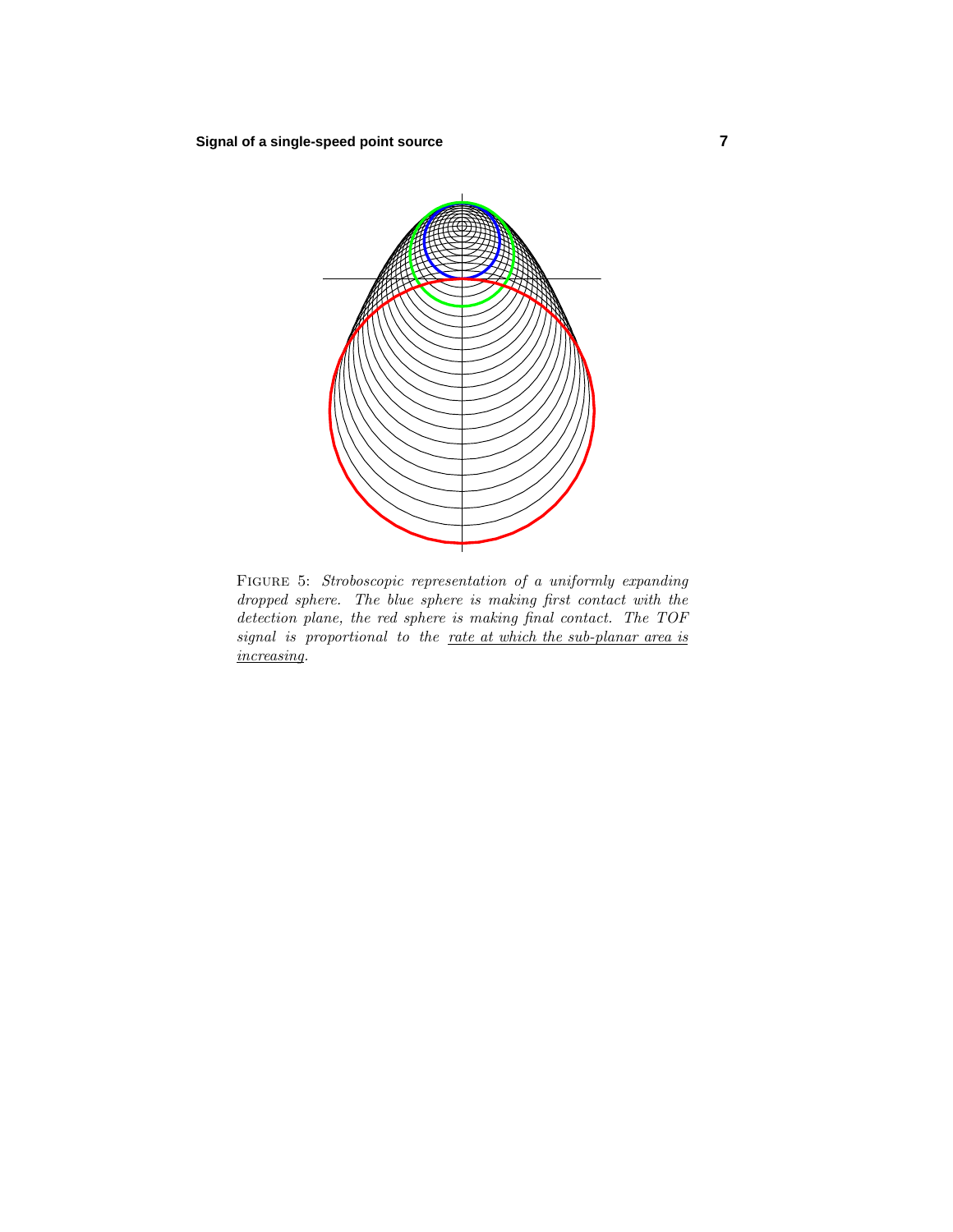

Figure 6: A little elementary calculus serves to establish that the area of the spherical cap below the bold line (which represents the detection plane) can be described

$$
A(z,r) = 2\pi r^2 \left[1 - \frac{z}{r}\right]
$$
 which becomes 
$$
\begin{cases} 0 & \text{at } z = +r \\ 2\pi r^2 & \text{at } z = 0 \\ 4\pi r^2 & \text{at } z = -r \end{cases}
$$

—the essential presumption being that  $r \leqslant z \leqslant -r$ ; i.e., that  $z^2 \leqslant r^2$ . From the fact that *A* depends linearly upon *z* it follows—somewhat  $counterintuitively—that$  slices of equal thickness, wherever they may be taken from a sphere, all have the same surface area.

with  $v > 0$ . We will say that the population was "*dropped* from height *h*" if  $u = 0$ , and in the contrary case that it was tossed or "lofted."<sup>8</sup> Returning with  $(6)$  to  $(5)$  we obtain

$$
S(t) = N\left\{\theta(h+ut-\frac{1}{2}gt^2+vt) - \theta(h+ut-\frac{1}{2}gt^2-vt)\right\}
$$

$$
\cdot \frac{(h+ut-\frac{1}{2}gt^2)v - vt(u-gt)}{2(vt)^2}
$$

$$
= N\left\{\theta(h+ut-\frac{1}{2}gt^2+vt) - \theta(h+ut-\frac{1}{2}gt^2-vt)\right\} \cdot \frac{h+\frac{1}{2}gt^2}{2vt^2} \tag{7}
$$

A simple argument establishes that the "switch factor"  $\{etc.\}$  snaps on at the moment the expanding/falling sphere first strikes the detection plane

<sup>8</sup> Experimentalists inform me of their suspicion that lofting may be a fact of life, an uncontrolled side-effect of the abrupt de-confinement of trapped atoms. We want to be in position to estimate the magnitude of the error thus introduced into their measurements.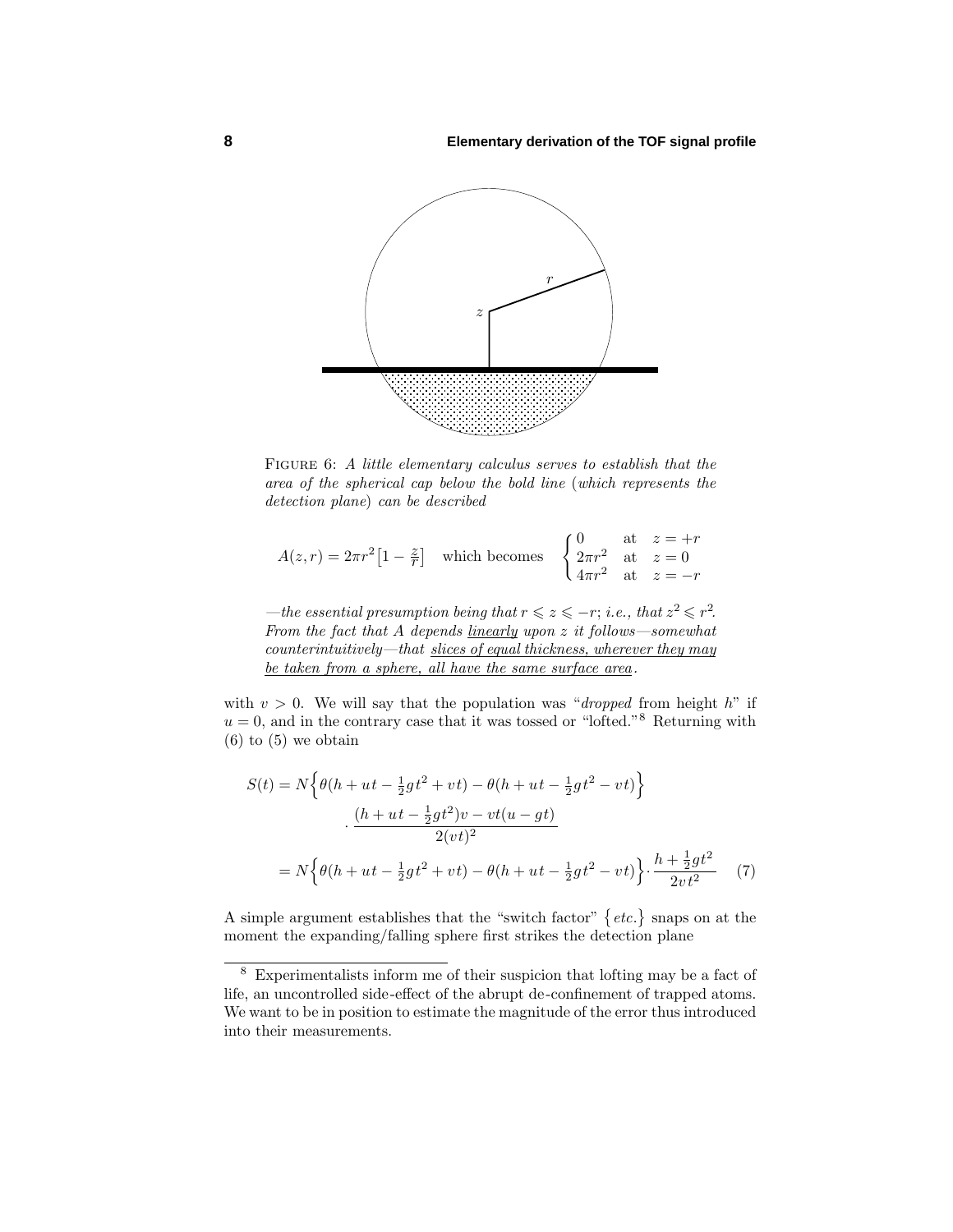#### **Signal of a Maxwellian point source 9**

$$
t_{\text{first}} = \frac{\sqrt{(u-v)^2 + 2gh} + (u-v)}{g}
$$
 (8.1)

and snaps off the instant

$$
t_{\text{last}} = \frac{\sqrt{(u+v)^2 + 2gh} + (u+v)}{g}
$$
 (8.2)

the sphere sinks below the plane. Equation (7) can in this notation be rendered

$$
S(t) = N\left\{\theta(t - t_{\text{first}}) - \theta(t - t_{\text{last}})\right\} \cdot \frac{h + \frac{1}{2}gt^2}{2vt^2}
$$
\n(8.3)

and we are gratified to discover that *Mathematica*, working from  $(8)$ , supplies

$$
\int_{t_{\rm first}}^{t_{\rm last}} S(t) dt = N \quad : \quad \text{all parameter assignments}
$$

**4. Signal produced by a Maxwellian point source.** Bringing (1) to (7) we obtain the signal

$$
S_{\text{thermalized point}}(t)
$$
\n
$$
= N \cdot \int_0^\infty \left(\frac{1}{\alpha \sqrt{\pi}}\right)^3 e^{-(v/\alpha)^2} 4\pi v \left\{\theta(vt+z) - \theta(-vt+z)\right\} \cdot \frac{h + \frac{1}{2}gt^2}{2t^2} dv
$$
\n
$$
z \equiv h + ut - \frac{1}{2}gt^2
$$

of a Maxwellian superposition of such populations. The integration problem can be approached in several ways, the most straightforward of which was brought to my attention by David Griffiths, who observed that because

$$
\theta(vt+z) - \theta(-vt+z) = \begin{cases}\n-1 & : v < -z/t \quad \text{(unphysical)} \\
0 & : -z/t < v < +z/t \\
+1 & : v > +z/t\n\end{cases}
$$

we have

$$
S_{\text{thermalized point}}(t) = N \cdot \left(\frac{1}{\alpha \sqrt{\pi}}\right)^3 4\pi \frac{h + \frac{1}{2}gt^2}{2t^2} \int_{z/t}^{\infty} v e^{-(v/\alpha)^2} dv
$$

The integral is elementary, and immediately gives

$$
=N\cdot\frac{h+\frac{1}{2}gt^2}{\alpha t^2\sqrt{\pi}}\cdot\exp\Big\{-\frac{(h+ut-\frac{1}{2}gt^2)^2}{\alpha^2t^2}\Big\}\qquad(10)
$$

which in the case  $u = 0$  is precisely the result obtained (in quite another way) by Yavin et al,and that is fundamental to their paper*...* as it is also to most of what follows. Figures 7 and 8 illustrate the signals produced by dropped/lofted Maxwellian point sources in some representative cases.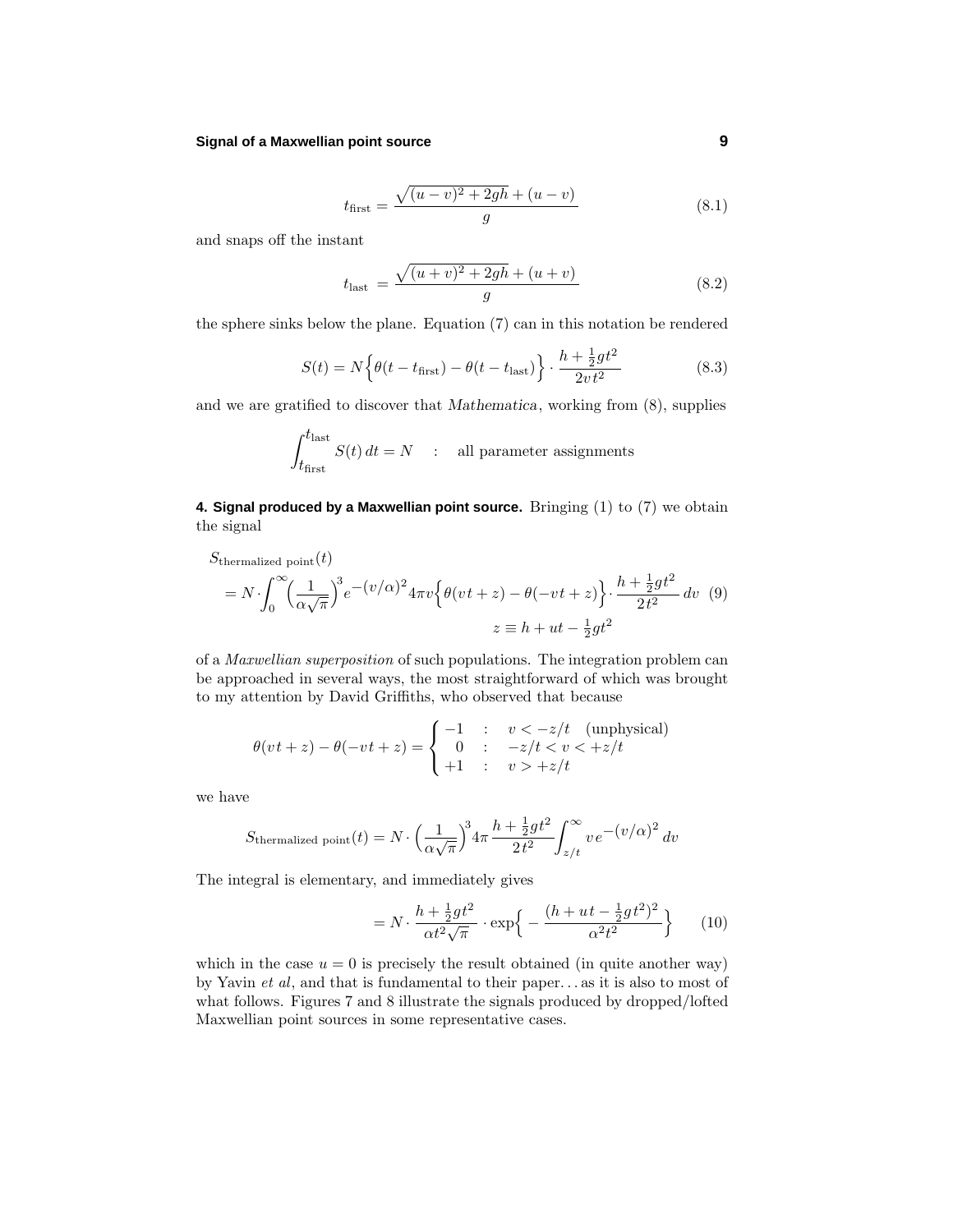

Figure 7: **Dropped Maxwellian point source.** Curves derived from (10) in the case  $u = 0$ . In all cases  $g = 1$  and  $h = 2$ . The heavy curve arose from  $\alpha = 0.5$ ; progressively broader curves arose from setting  $\alpha = 0.7, 1.0, 1.5$ ; i.e., from <u>increasing the temperature</u>.



Figure 8: **Lofted Maxwellian point source.** Lofting at speeds *u* much greater than about

characteristic diameter of workspace time  $\sqrt{2h/g}$  required to fall a distance *h* 

would very likely toss the sample right out of the apparatus. In all of the cases plotted  $\alpha = 0.5$ ,  $g = 1$ ,  $h = 2$  (and therefore  $\sqrt{2h/g} = 2$ ). The heavy curve arose (as in the preceding figure) from setting  $u = 0$ . The broadened late-arriving curve arose from up-lofting the point source with speed  $u = 0.5$ , the narrowed early-arriving curve arose from down-lofting with that same speed.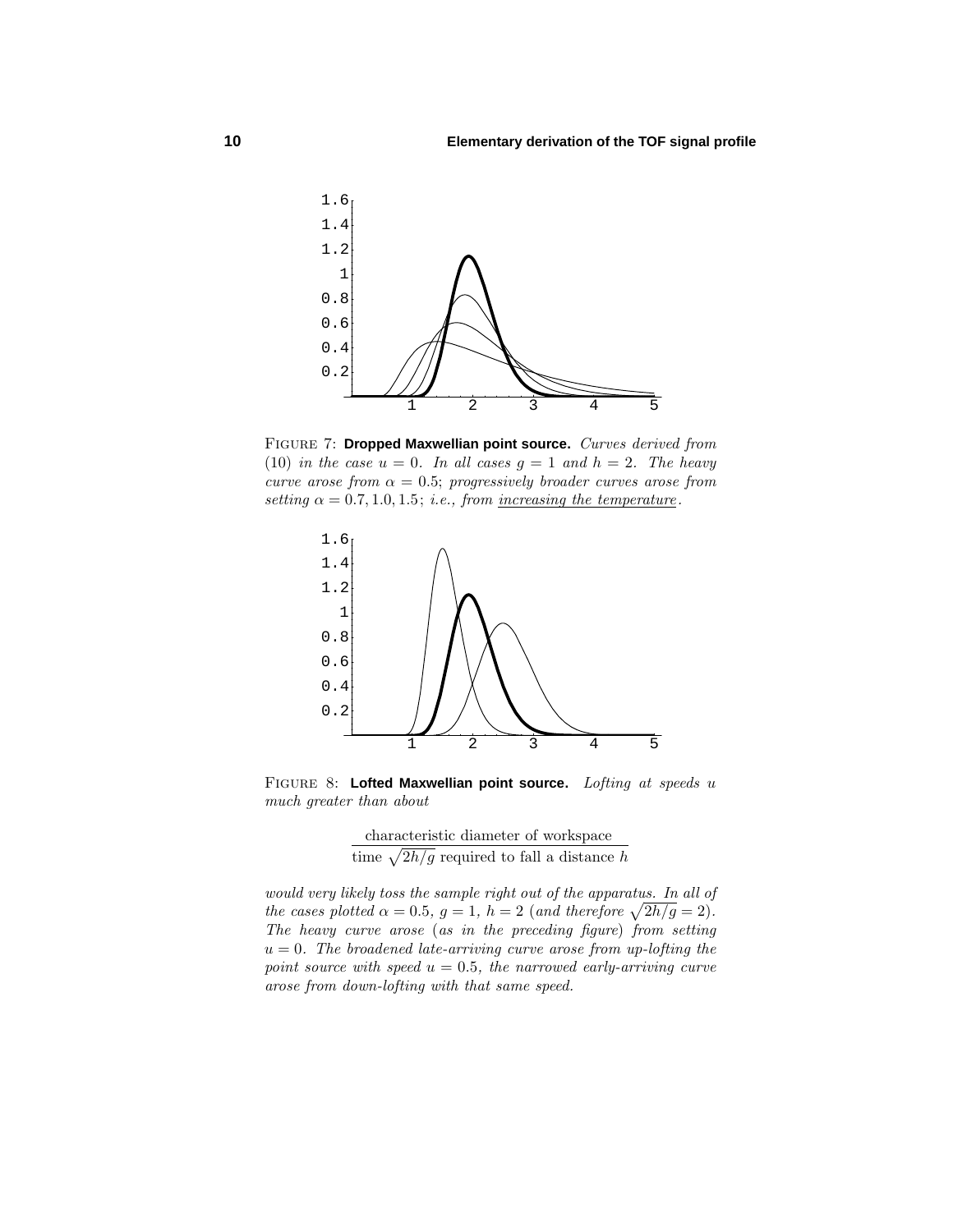#### **Signal of a Maxwellian blob 11**

**5. Signal produced by a Maxwellian blob.** Gas balls can be considered to be "point-like" only in the approximation that

 $\frac{\text{ball diameter}}{\text{mean distance to detection plane}} \ll 1$ 

To study departures from that idealized approximation one must take into account the fact that different parts of the initial gas ball (or "blob") must fall different distances before they are detected. This is easily done, at least in simple cases: one has only to proceed from the conjectured design of the blob to a "height density function"

 $n(h) dh \equiv$  number of atoms in the neighborhood *dh* of height *h* 

and to construct integrals of the form

$$
S_{\text{thermalized blob}}(t) = \int S(t; \alpha, g, h, u) n(h) dh
$$

This I have done<sup>6</sup> in the illustrative cases of a **spherically symmetric Gaussian blob**

$$
n(h) = N \frac{1}{R\sqrt{2\pi}} \exp\left\{-\frac{(h-h_0)^2}{2R^2}\right\}
$$

and a **uniformly dense spherical blob**

$$
n(h) = \begin{cases} N\frac{3}{4R^3} \left[R^2 - (h - h_0)^2\right] & \text{: } h_0 - R \leq h \leq h_0 + R \\ 0 & \text{: } \text{otherwise} \end{cases}
$$

The results are shown in the following figures:



Figure 9: **Dropped Gaussian blob.** Here superimposed are the signals that result from setting  $R$  to  $0\%, 1\%, 10\%, 30\%$  and  $50\%$ of  $h_0$ . The parameters  $\alpha$ ,  $g$  and  $h_0$  have been assigned the same values as in Figure 7. At the  $1\%$  setting the extended source effect is imperceptible.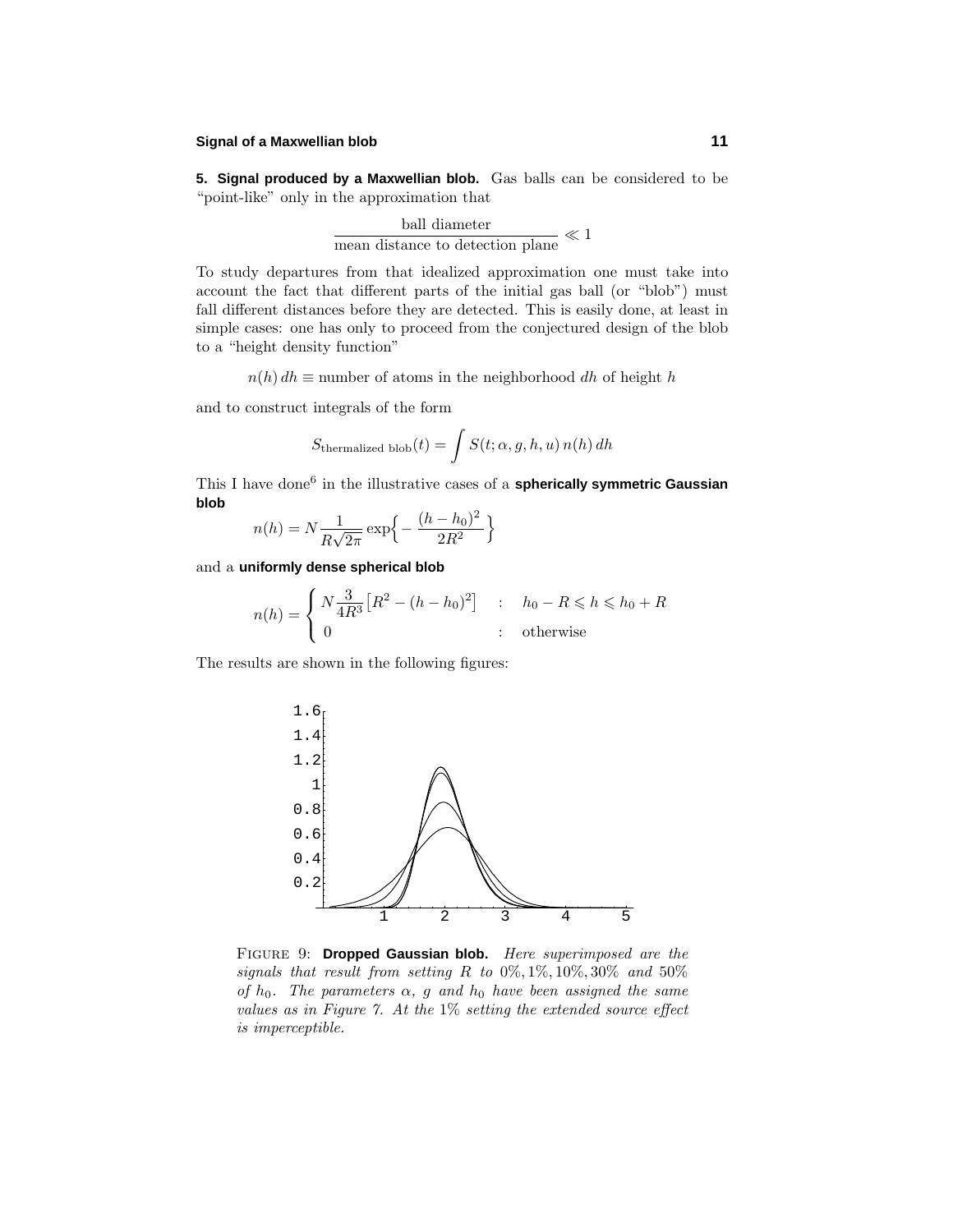

Figure 10: **Dropped uniformly dense spherical blob.** The *R/h*<sup>0</sup> ratios and parameter setting are identical to those in the preceding figure. The extended source effect is even less pronounced.

The short of it: blobbiness fuzzes the signal, but the effect is slight in realistic cases.

**6. New method for extracting temperature from signal data.** An atom thrust downward with speed  $\alpha \equiv \sqrt{2kT/m}$  from height  $h - R$  will intercept the detection plane at time

$$
t_{-} = \frac{\sqrt{\alpha^2 + 2g(h - R)} - \alpha}{g}
$$
  
= 
$$
\frac{\sqrt{\alpha^2 + 2gh} - \alpha}{g} - \frac{1}{\sqrt{\alpha^2 + 2gh}}R - \frac{g}{2(\alpha^2 + 2gh)^{\frac{3}{2}}}R^2 - \dots
$$

while an atom tossed upward with that same speed from height  $h + R$  will be detected at time

$$
t_{+} = \frac{\sqrt{\alpha^{2} + 2g(h+R)} + \alpha}{g}
$$
  
= 
$$
\frac{\sqrt{\alpha^{2} + 2gh} + \alpha}{g} + \frac{1}{\sqrt{\alpha^{2} + 2gh}}R - \frac{g}{2(\alpha^{2} + 2gh)^{\frac{3}{2}}}R^{2} + \cdots
$$

Therefore

$$
t_{+} - t_{-} = \frac{2\alpha}{g} + \frac{2}{\sqrt{2gh + \alpha^{2}}}R + \cdots
$$
  
=  $R\frac{1}{\sqrt{\frac{1}{2}gh}} + \frac{2\alpha}{g} + R\frac{1}{(2gh)^{\frac{3}{2}}}\alpha^{2} + \cdots$ 

and in the point-source approximation  $(R = 0)$  we have the simple relation

$$
\alpha = \frac{1}{2}g(t_{+} - t_{-})
$$
\n(11)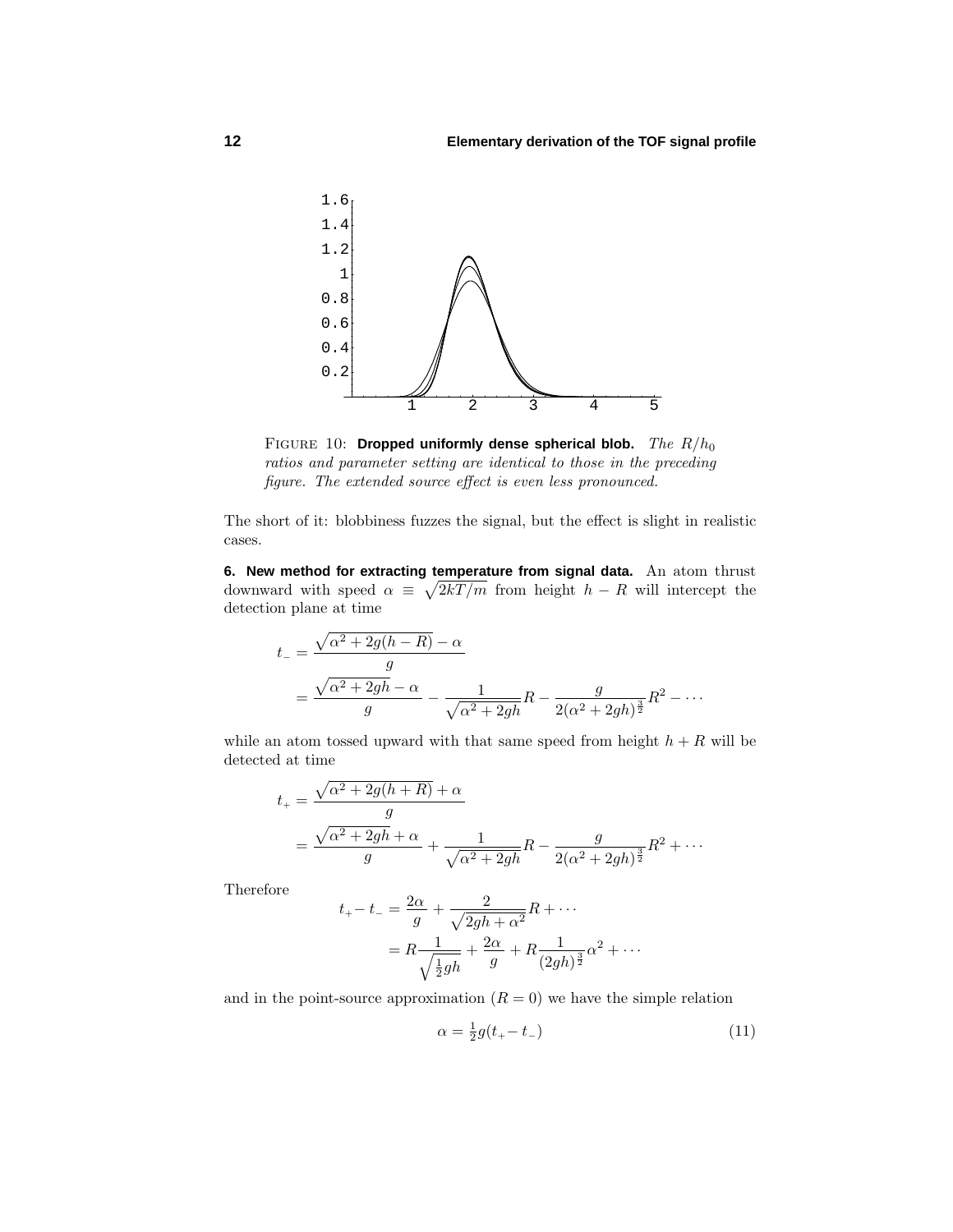### **Extracting temperature estimates from signal data 13**

It is with the aid of (11) that experimentalists standardly attempt to extract temperature estimates from signal data. The problem is that trapped populations contain (at thermal equilibrium) atoms of *assorted* velocities, so the resulting signal cannot have a clearly defined "beginning" and "end." I turn now to the description of a practical alternative to (11) which was suggested by Figure 7. Introduce

 $\Omega \equiv \frac{\text{curvature at the signal max}}{\text{maximal signal value}}$ 

and by straightforward computation obtain

$$
\Omega(t_{\text{max}};\alpha,g,h,0) = -\frac{2g^2}{\alpha^2} - \frac{g}{2h} - \frac{\alpha^2}{2h^2} - \cdots
$$

which in leading approximation (low temperatures  $\Leftrightarrow \alpha$  small) becomes

$$
\alpha^2 \equiv 2kT/m = -\frac{2g^2}{\Omega} \tag{12}
$$

The point is that  $\Omega$  can be extracted from data even in situations where the meaning of  $t_{+}$ −  $t_{-}$  has become vague.

**7. Error introduced by soft lofting.** Retain the convention

$$
u \equiv
$$
 speed with which gas ball was loffed

and let

$$
v_0 \equiv \sqrt{2gh} = \begin{cases} \text{speed with which a gas ball dropped from} \\ \text{height } h \text{ passes through the detection plane} \end{cases}
$$

"Soft lofting" refers to the circumstance

$$
u/v_0 \ll 1
$$

Taylor expansion of results already in hand leads to these leading-order refinements of  $(11)$  and  $(12)$ :

$$
\alpha^2 = \frac{1}{4}g^2(t_+ - t_-)^2 \cdot \left[1 - 2u/v_0\right] \tag{11*}
$$

$$
\alpha^2 = -\frac{2g^2}{\Omega} \cdot \left[ 1 - 2u/v_0 \right] \tag{12*}
$$

Evidently the  $\Omega$ -method and the  $(t_{+}-t_{-})$ -method are *equally/identically* sensitive to soft-lofting. Up-lofting tends, however, to increase the ambiguity that attaches in all cases to  $(t_{+}-t_{-})$ , and this is a little problem to which the Ω-method is immune.